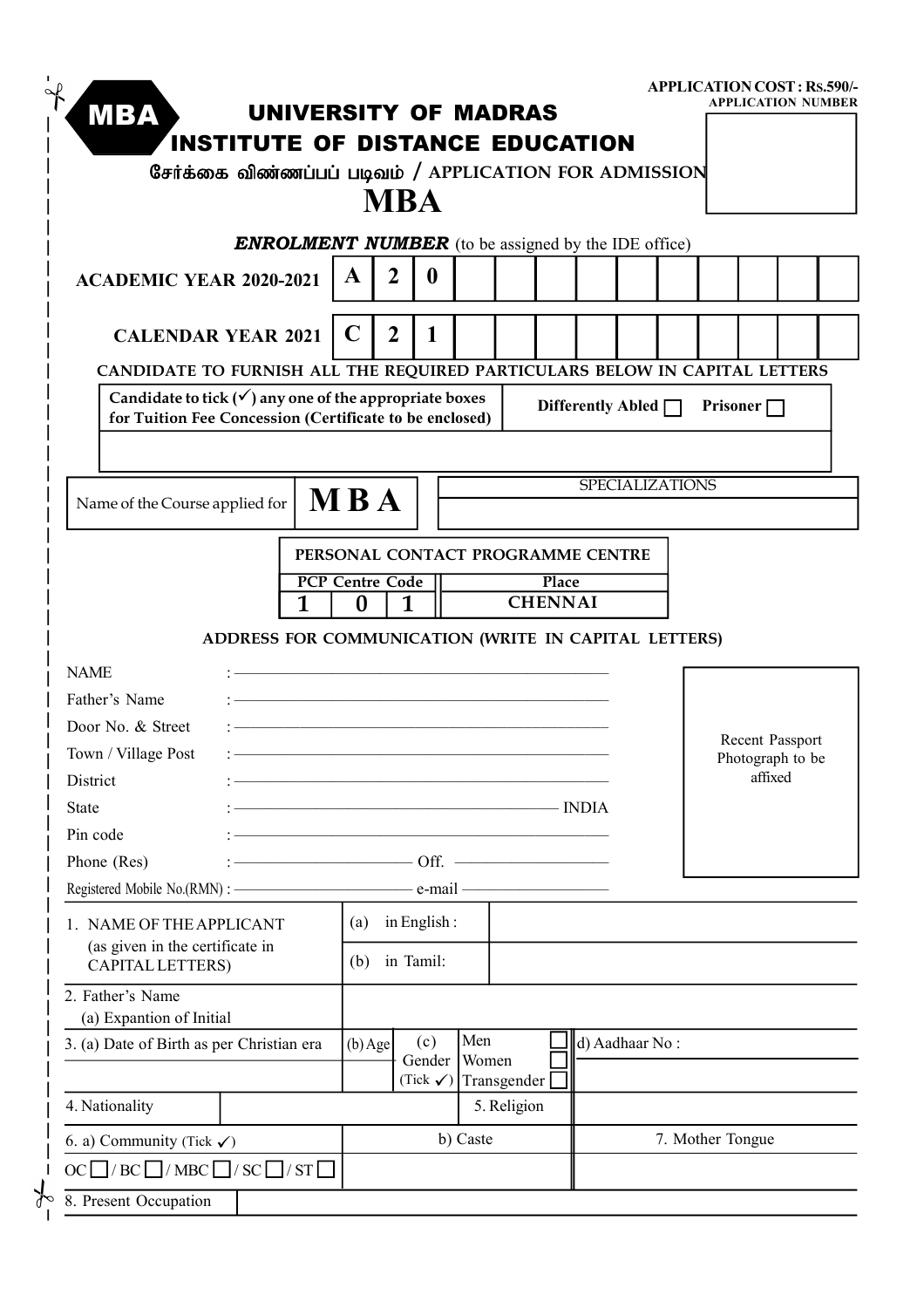| Are you undergoing any other course in a College or<br>University? If so, Specify |                                                                                               |
|-----------------------------------------------------------------------------------|-----------------------------------------------------------------------------------------------|
| 10. The wards of Defence Personnel / Ex-Servicemen<br>should specify as :         | (a) Ward of Defence Service Personnel<br>(b) Ward of Ex-Servicemen : Navy / Army / Air force. |

| 11.<br>DETAILS OF EXAMINATION PASSED                                                                                                      |  |                                                      |                            |                               |                             |                                |  |  |  |  |
|-------------------------------------------------------------------------------------------------------------------------------------------|--|------------------------------------------------------|----------------------------|-------------------------------|-----------------------------|--------------------------------|--|--|--|--|
| <b>Examinations</b> passed<br>with Subjects                                                                                               |  | Name of the<br>School / College   Board / University | Month & Year of<br>Passing | Registration<br><b>Number</b> | Class with<br>Grade / Marks | <b>Maximum</b><br><b>Marks</b> |  |  |  |  |
| S.S.L.C. / 10 <sup>th</sup> Std.<br>Strikeout whichever is not applicable<br>(State Whether it is <b>One</b><br>Year or Two Years Course) |  |                                                      |                            |                               |                             |                                |  |  |  |  |
| P.U.C. / Higher Secondary<br>Strikeout whichever is not applicable<br>(State Whether it is <b>One</b><br>Year or Two Years Course)        |  |                                                      |                            |                               |                             |                                |  |  |  |  |
| Diploma Course<br>Strikeout whichever is not applicable<br>(State Whether it is Two<br>Years or Three Years Course)                       |  |                                                      |                            |                               |                             |                                |  |  |  |  |
| Name of the<br>Degree passed                                                                                                              |  |                                                      |                            |                               |                             |                                |  |  |  |  |

#### 12. **Enclosures**

|  | Lhereby declare that all the particulars given above are correct and Lagree to abide by all the Rules and Regulation |  |
|--|----------------------------------------------------------------------------------------------------------------------|--|

I hereby declare that all the particulars given above are correct and I agree to abide by all the Rules and Regulations of the University that are in force from time to time.

# Station :

### Date : **SIGNATURE OF THE APPLICANT**

#### **FOR OFFICE USE ONLY**

1. The particulars furnished in the application have been duly verified with Originals and the Candidate is eligible for admission

2. Admission / Cancellation Intimation given / sent on ........................................................

3. Certificates returned to the Candidate on ........................................................

(3) UG Statement of Marks / Provisional/ Degree (4) Transfer Certificate

- (1) S.S.L.C Statement of Marks (2) HSC Statement of Marks /Diploma Statement of Marks
	-

**ASST. /ASST. SECTION OFFICER SECTION OFFICER ASSISTANT REGISTRAR**

 **DIRECTOR**

Received the Provisional admission intimation and all the original certificates submitted by me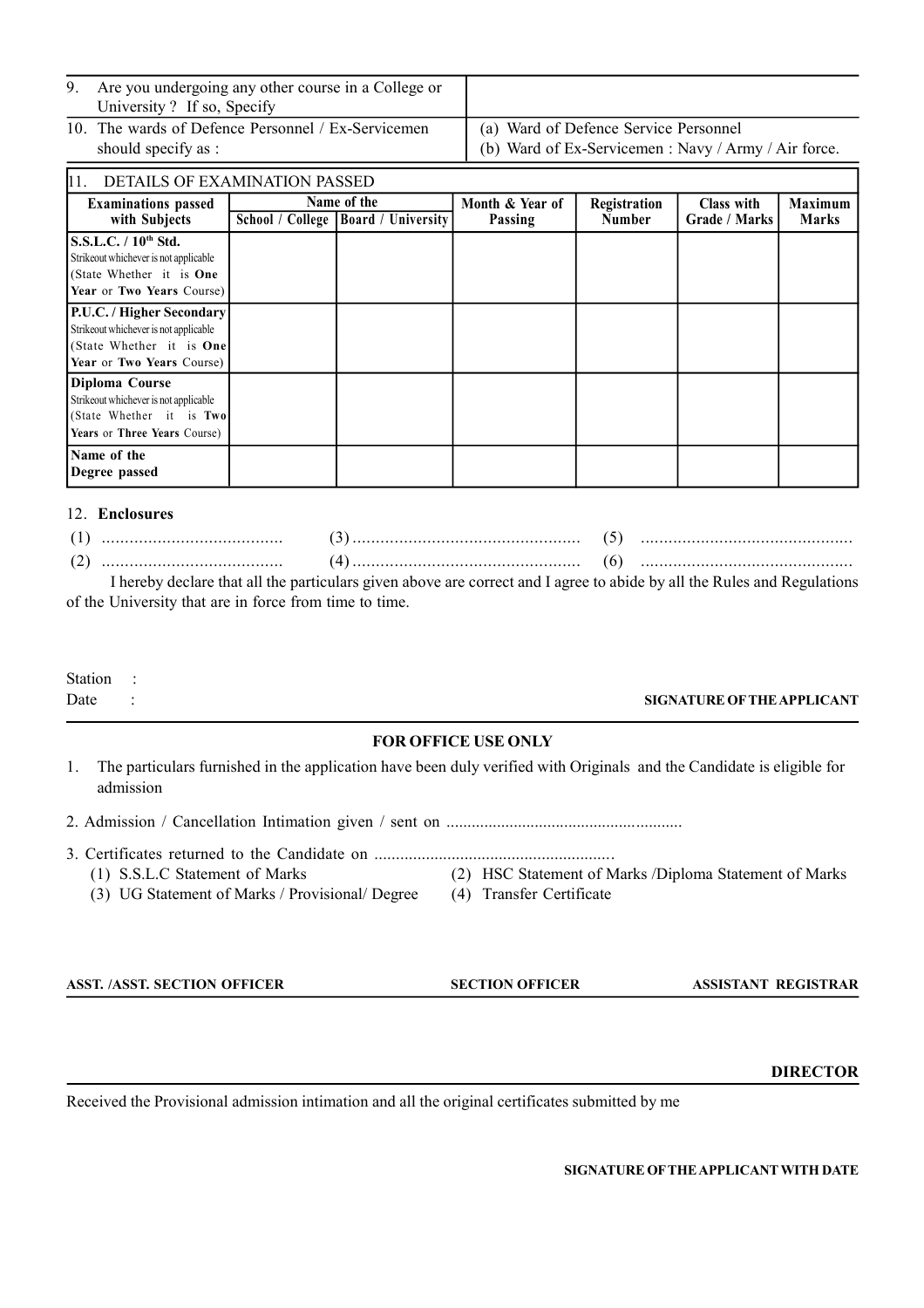|                                                                                        |  |      | <b>INSTITUTE OF DISTANCE EDUCATION</b> |       |             | UNIVERSITY OF MADRAS<br><b>COMPUTER CODING SHEET</b> |                  |         |  |  |  |  |                  |  |  |  |  |             |  |  |  |  |  |  |
|----------------------------------------------------------------------------------------|--|------|----------------------------------------|-------|-------------|------------------------------------------------------|------------------|---------|--|--|--|--|------------------|--|--|--|--|-------------|--|--|--|--|--|--|
| 1. Course to which admission is sought : MBA                                           |  |      |                                        |       |             |                                                      |                  |         |  |  |  |  |                  |  |  |  |  |             |  |  |  |  |  |  |
| 2. Specialization                                                                      |  |      |                                        |       |             |                                                      |                  |         |  |  |  |  |                  |  |  |  |  |             |  |  |  |  |  |  |
| 3. ENROLMENT NUMBER (to be assigned by the office)                                     |  |      |                                        |       |             |                                                      |                  |         |  |  |  |  |                  |  |  |  |  |             |  |  |  |  |  |  |
| <b>ACADEMIC YEAR 2020-2021</b>                                                         |  |      |                                        |       | A           | $\overline{2}$                                       | $\boldsymbol{0}$ |         |  |  |  |  |                  |  |  |  |  |             |  |  |  |  |  |  |
| <b>CALENDAR YEAR 2021</b>                                                              |  |      |                                        |       | $\mathbf C$ | $\boldsymbol{2}$                                     | 1                |         |  |  |  |  |                  |  |  |  |  |             |  |  |  |  |  |  |
| 4. Name of the Candidate (Write in Capital Letters) (a) in English (b) in Tamil        |  |      |                                        |       |             |                                                      |                  |         |  |  |  |  |                  |  |  |  |  |             |  |  |  |  |  |  |
| (a)                                                                                    |  |      |                                        |       |             |                                                      |                  |         |  |  |  |  |                  |  |  |  |  |             |  |  |  |  |  |  |
| (b)                                                                                    |  |      |                                        |       |             |                                                      |                  |         |  |  |  |  |                  |  |  |  |  |             |  |  |  |  |  |  |
| Aadhaar No.                                                                            |  |      |                                        |       |             |                                                      |                  |         |  |  |  |  |                  |  |  |  |  |             |  |  |  |  |  |  |
| 5. Father's Name (Write in Capital Letters) – as per entry in the Transfer Certificate |  |      |                                        |       |             |                                                      |                  |         |  |  |  |  |                  |  |  |  |  |             |  |  |  |  |  |  |
|                                                                                        |  |      |                                        |       |             |                                                      |                  |         |  |  |  |  |                  |  |  |  |  |             |  |  |  |  |  |  |
| 6. Mother's Name (Write in Capital Letters)                                            |  |      |                                        |       |             |                                                      |                  |         |  |  |  |  |                  |  |  |  |  |             |  |  |  |  |  |  |
|                                                                                        |  |      |                                        |       |             |                                                      |                  |         |  |  |  |  |                  |  |  |  |  |             |  |  |  |  |  |  |
|                                                                                        |  | Date |                                        | Month |             |                                                      | Year             |         |  |  |  |  | Men<br>8. Gender |  |  |  |  | Women       |  |  |  |  |  |  |
| 7. Date of Birth                                                                       |  |      |                                        |       |             |                                                      |                  |         |  |  |  |  |                  |  |  |  |  | Transgender |  |  |  |  |  |  |
| 9. Address for communication (do not write your name here)                             |  |      |                                        |       |             |                                                      |                  |         |  |  |  |  |                  |  |  |  |  |             |  |  |  |  |  |  |
|                                                                                        |  |      |                                        |       |             |                                                      |                  |         |  |  |  |  |                  |  |  |  |  |             |  |  |  |  |  |  |
|                                                                                        |  |      |                                        |       |             |                                                      |                  |         |  |  |  |  |                  |  |  |  |  |             |  |  |  |  |  |  |
|                                                                                        |  |      |                                        |       |             |                                                      |                  |         |  |  |  |  |                  |  |  |  |  |             |  |  |  |  |  |  |
| City                                                                                   |  |      |                                        |       |             |                                                      |                  |         |  |  |  |  |                  |  |  |  |  | Pincode     |  |  |  |  |  |  |
|                                                                                        |  |      |                                        |       |             |                                                      |                  |         |  |  |  |  |                  |  |  |  |  |             |  |  |  |  |  |  |
| Mobile:                                                                                |  |      |                                        |       |             |                                                      |                  | e-mail: |  |  |  |  |                  |  |  |  |  |             |  |  |  |  |  |  |

 $\frac{1}{\sqrt{2}}$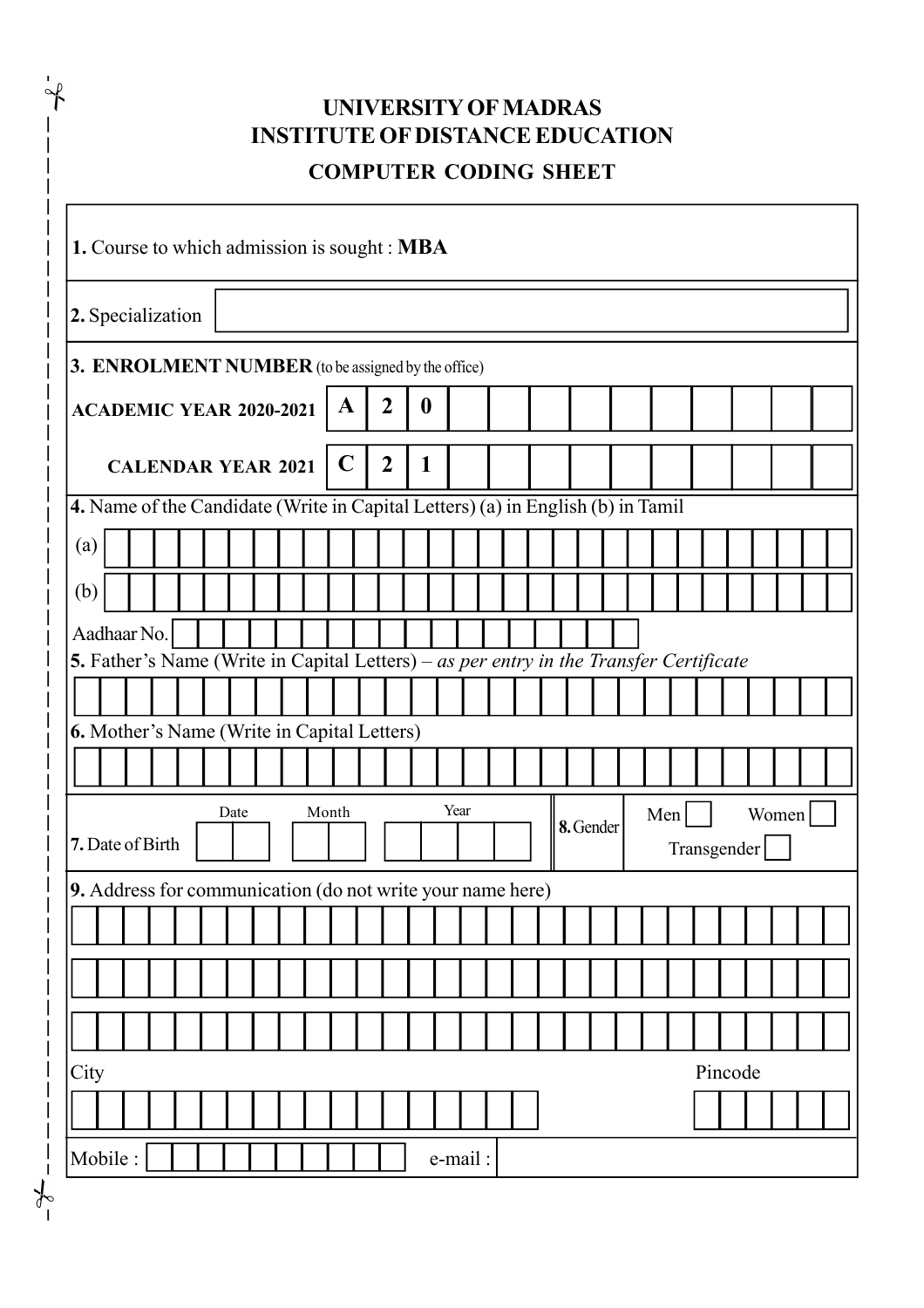| Selection of Project Work<br>10.<br>or Two Optional Subjects                                                                                                                                                                                |               | a) Project Work | b) Optional Subjects                       |                                                                            |  |  |  |  |  |  |  |  |
|---------------------------------------------------------------------------------------------------------------------------------------------------------------------------------------------------------------------------------------------|---------------|-----------------|--------------------------------------------|----------------------------------------------------------------------------|--|--|--|--|--|--|--|--|
| 11. Nationality                                                                                                                                                                                                                             | <b>INDIAN</b> |                 | 12.<br>Region                              | Urban  <br>Rural                                                           |  |  |  |  |  |  |  |  |
| 13. Religion                                                                                                                                                                                                                                |               |                 |                                            |                                                                            |  |  |  |  |  |  |  |  |
| 14. Caste                                                                                                                                                                                                                                   |               |                 |                                            |                                                                            |  |  |  |  |  |  |  |  |
| 15. Community                                                                                                                                                                                                                               |               |                 | <b>ST</b><br><b>SC</b>                     | <b>MBC</b><br><b>BC</b><br><b>OC</b>                                       |  |  |  |  |  |  |  |  |
| Differently abled Candidates<br>16.                                                                                                                                                                                                         | <b>YES</b>    | NO              | 17. Are you employed ?<br><b>YES</b><br>NO |                                                                            |  |  |  |  |  |  |  |  |
| <b>18.</b> Centre at which you propose to attend<br>the Personal Contact Programme classes                                                                                                                                                  |               |                 | Name<br>Code No.                           |                                                                            |  |  |  |  |  |  |  |  |
| 19. Centre at which you propose to collect the                                                                                                                                                                                              |               |                 | Name                                       |                                                                            |  |  |  |  |  |  |  |  |
| study materials (Refer Website)                                                                                                                                                                                                             |               |                 | Code No.                                   |                                                                            |  |  |  |  |  |  |  |  |
| 20. Are you a ward of a Defence Service<br>Personnel ? (Army/Navy/Air Force)                                                                                                                                                                |               |                 | Yes<br>N <sub>0</sub>                      | Category                                                                   |  |  |  |  |  |  |  |  |
| 21. Are you a ward of an Ex-service person?                                                                                                                                                                                                 |               |                 | Yes<br>N <sub>0</sub>                      |                                                                            |  |  |  |  |  |  |  |  |
| 22. Tuition Fee Concession Opted?                                                                                                                                                                                                           |               |                 | <b>Differently Abled</b>                   |                                                                            |  |  |  |  |  |  |  |  |
| (Candidate to tick $(\checkmark)$ any one of the appropriate boxes)<br>Candidates can avail any one of the concession                                                                                                                       |               |                 | Prisoner                                   |                                                                            |  |  |  |  |  |  |  |  |
|                                                                                                                                                                                                                                             |               |                 |                                            | <b>Affix</b><br><b>Passport Size</b><br><b>Photo</b><br>Not to be attested |  |  |  |  |  |  |  |  |
| <b>Station:</b>                                                                                                                                                                                                                             |               |                 |                                            |                                                                            |  |  |  |  |  |  |  |  |
| Date                                                                                                                                                                                                                                        |               |                 |                                            | <b>Signature of the Candidate</b>                                          |  |  |  |  |  |  |  |  |
| <b>MBA Courses offered:</b>                                                                                                                                                                                                                 |               |                 |                                            |                                                                            |  |  |  |  |  |  |  |  |
| 1.<br>Human Resource Management<br>2.<br><b>Finance Management</b><br>3.<br><b>Hospital Management</b><br>$\overline{4}$ .<br>Logistics and Supply Chain Management<br>5.<br><b>Marketing Management</b><br>6.<br><b>Systems Management</b> |               |                 |                                            |                                                                            |  |  |  |  |  |  |  |  |